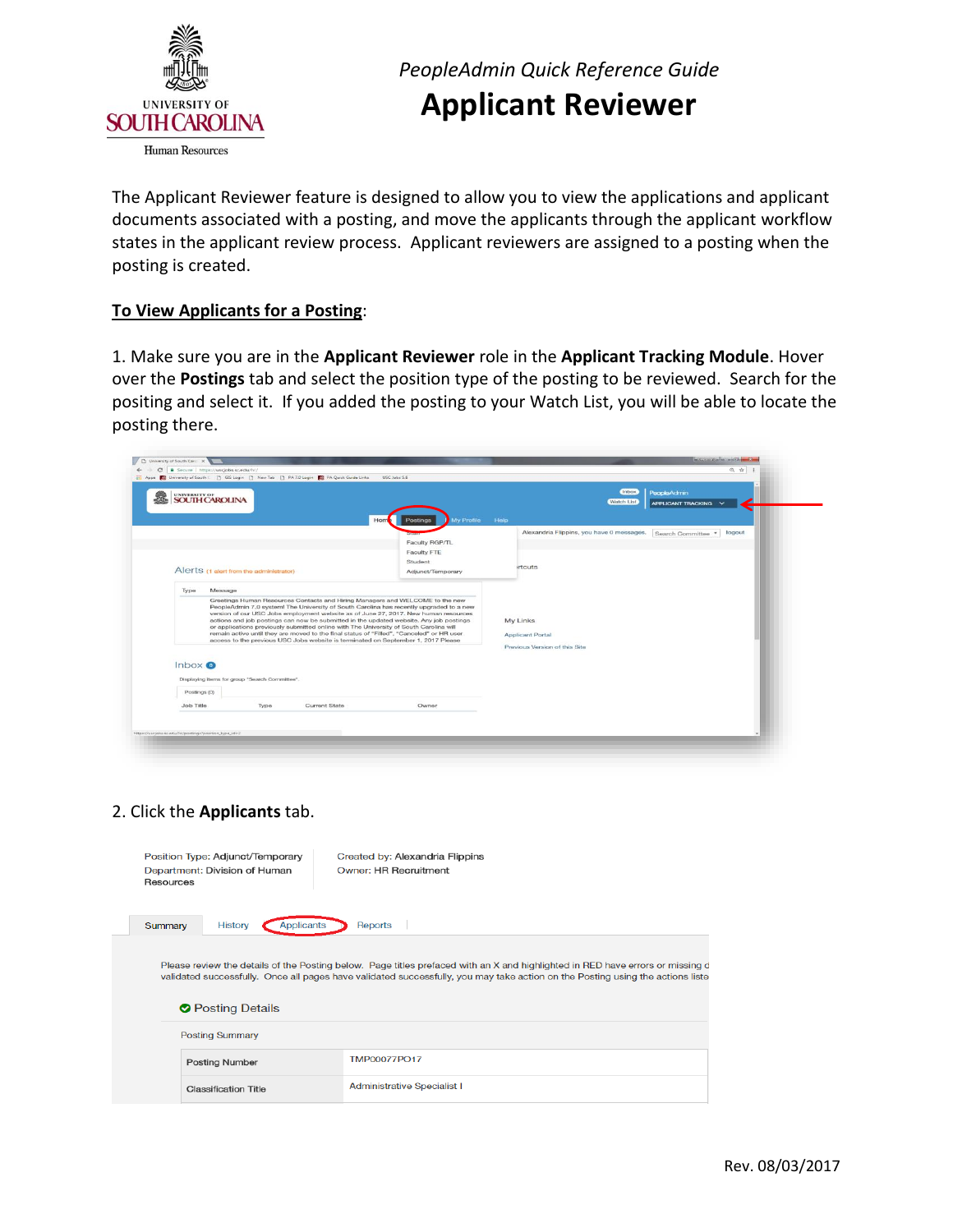

# **Applicant Reviewer**

Human Resources

### 3. A list of the applicants for the posting will be shown.

| <b>Full Name</b>         | Posting<br>Number | <b>Application Form</b>    | <b>Workflow State</b><br>(External)  | Documents                                                    | <b>Status</b>                        | <b>Application Date</b>      | <b>Last Application</b><br>Update |                |
|--------------------------|-------------------|----------------------------|--------------------------------------|--------------------------------------------------------------|--------------------------------------|------------------------------|-----------------------------------|----------------|
| Kinney,<br><b>Nicole</b> |                   | TMP00077PO17 USC Temporary | <b>Under Review by</b><br>Department | Resume, List of References and<br><b>Contact Information</b> | <b>Under Review by</b><br>Department | July 18, 2017 at<br>12:23 PM | July 18, 2017 at<br>12:23 PM      | Actions $\sim$ |

# **To View an Applicant's Materials Individually:**

#### 1. Click on the **Applicant's name**.

| Delete this search? Selected records 0<br>"Adjunct Faculty/Temporary Staff Applicants" 14<br>Clear selection? |                       |                              |                                                          |                                             |                                                                            |                                             |                              | Actions $\vee$                    |                |
|---------------------------------------------------------------------------------------------------------------|-----------------------|------------------------------|----------------------------------------------------------|---------------------------------------------|----------------------------------------------------------------------------|---------------------------------------------|------------------------------|-----------------------------------|----------------|
| $\qquad \qquad \Box$                                                                                          | Full Name             | Posting<br>Number            | <b>Application Form</b>                                  | <b>Workflow State</b><br>(External)         | Documents                                                                  | <b>Status</b>                               | <b>Application Date</b>      | <b>Last Application</b><br>Update |                |
|                                                                                                               |                       |                              | Kinney, Nicole TMP00077PO17 USC Temporary<br>Application | <b>Under Review by</b><br><b>Department</b> | Resume, List of References and Contact<br>Information                      | <b>Under Review by</b><br><b>Department</b> | July 18, 2017 at<br>12:23 PM | July 18, 2017 at<br>12:23 PM      | Actions $\sim$ |
| $\Box$                                                                                                        |                       | Lear, Christian TMP00077PO17 | , USC Temporary<br>Application                           | <b>Under Review by</b><br>Department        | Resume, List of References and Contact<br>Information, Cover Letter        | <b>Under Review by</b><br><b>Department</b> | July 19, 2017 at<br>03:45 PM | July 19, 2017 at<br>03:45 PM      | Actions $\sim$ |
| $\qquad \qquad \Box$                                                                                          | Johnson,<br>Lindsay   |                              | TMP00077PO17 USC Temporary                               | <b>Under Review by</b><br><b>Department</b> | Resume, List of References and Contact<br>Information, Cover Letter        | <b>Under Review by</b><br>Department        | July 19, 2017 at<br>04:30 PM | July 19, 2017 at<br>04:30 PM      | Actions $\sim$ |
| $\square$                                                                                                     | Drakeford,<br>Annette |                              | TMP00077PO17 USC Temporary<br>Application                | <b>Under Review by</b><br>Department        | Resume, Cover Letter, List of References and<br><b>Contact Information</b> | <b>Under Review by</b><br><b>Department</b> | July 20, 2017 at<br>11:13 AM | July 20, 2017 at<br>11:13 AM      | Actions $\sim$ |

 2. Scroll through the application to view the document. Any required or optional applicant documents can be found at the bottom of the application in the **Required Documents** or **Optional Documents** section. Click on the document to view it.

| <b>Required Documents</b>                 |                          |                                                                      |                          |  |
|-------------------------------------------|--------------------------|----------------------------------------------------------------------|--------------------------|--|
| <b>Document Type</b>                      |                          | Name                                                                 | <b>Conversion Status</b> |  |
| Resume                                    |                          | Resume 07-18-17 11:17:15 (136 KB)                                    | PDF complete             |  |
| Ust of References and Contact Information |                          | List of References and Contact Information 07-13-17 13:41:28 (21 KB) | PDF complete             |  |
| <b>Optional Documents</b>                 |                          |                                                                      |                          |  |
| Document Type                             | Name                     | <b>Conversion Status</b>                                             |                          |  |
| <b>Cover Letter</b>                       | $\overline{\phantom{a}}$ | $\sim$                                                               |                          |  |

 3. To view the PDF version of the application and/or documents, scroll to the bottom of the screen to the **PDF Documents** section and select the action to either **view or generate** the application or combined documents.

| <b>PDF Documents</b>     |                                |
|--------------------------|--------------------------------|
| Document Type            | Actions                        |
| Application              | View $\leftarrow$              |
| <b>Combined Document</b> | View   Regenerate $\leftarrow$ |
|                          |                                |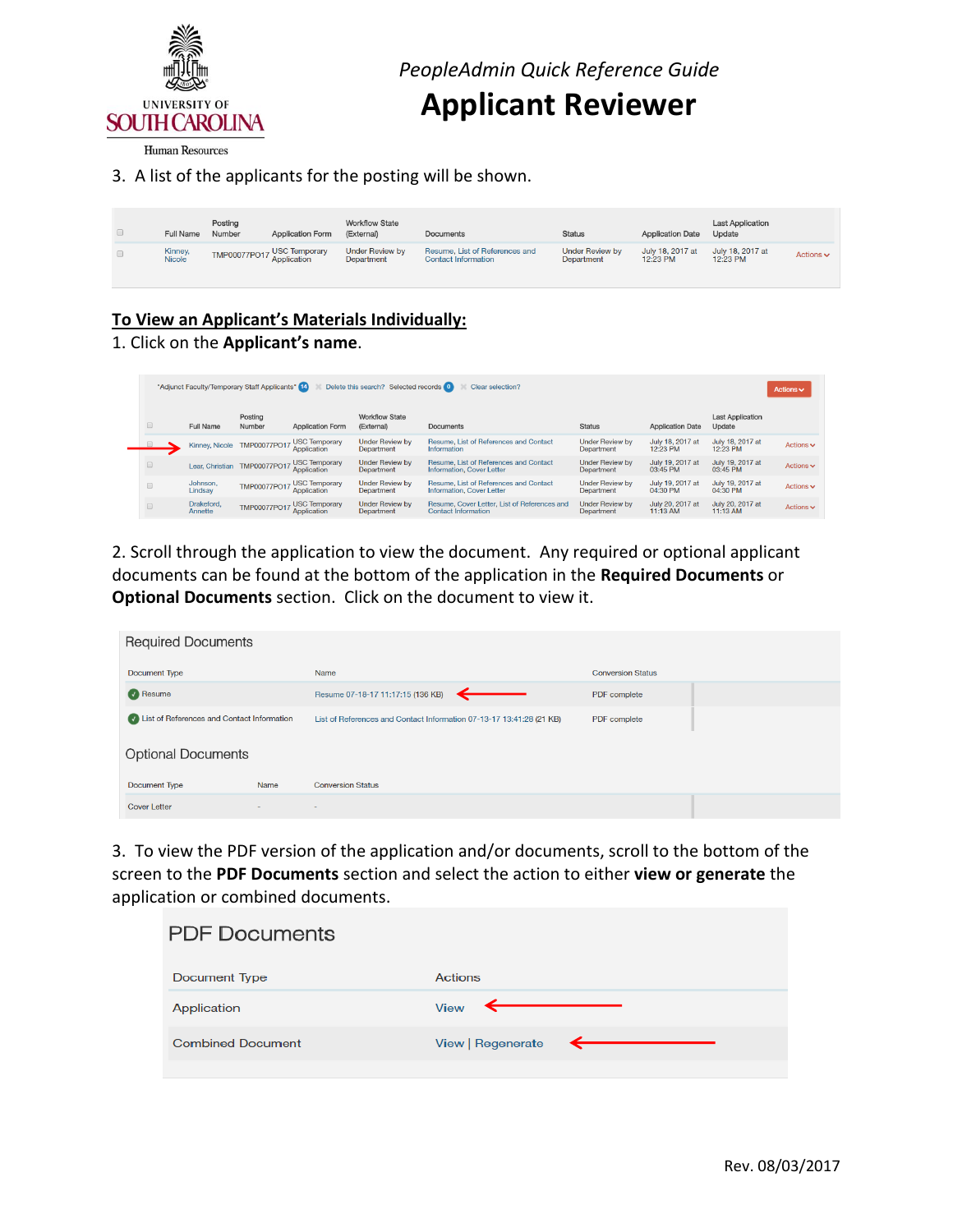

4. Once the PDF opens, you will be able to view and print the document.

### **To View an Applicants' Materials Collectively:**

 You can review more than one applicant's documents at a time. You will be able to choose to view certain documents for each group of applicants or all documents for a group of applicants.

1. Check the boxes to select the applicants of interest that need to be reviewed.

| $\overline{\mathcal{L}}$ | McElroy,<br>Chris    | TMP00077PO17 USC Temporary<br>Application |                                     | Under Review by<br>Department        | Resume, List of References and<br><b>Contact Information</b>               |
|--------------------------|----------------------|-------------------------------------------|-------------------------------------|--------------------------------------|----------------------------------------------------------------------------|
| ✔                        | Caplinger,<br>Ashley | TMP00077PO17 USC Temporary<br>Application |                                     | Under Review by<br>Department        | Resume, List of References and<br><b>Contact Information</b>               |
| ✔                        | Durham.<br>Tevya     | TMP00077PO17 USC Temporary                |                                     | <b>Under Review by</b><br>Department | Resume, List of References and<br><b>Contact Information</b>               |
|                          |                      | ljadare, Toyin TMP00077PO17               | <b>USC Temporary</b><br>Application | <b>Under Review by</b><br>Department | Resume, List of References and<br><b>Contact Information, Cover Letter</b> |

- 2. Hover over the **Actions tab** and click **Download Applications as PDF**. Note: Other actions are available at this stage as well.
	- Review the supplemental question answer statistics if applicable by selecting **Review Screening Question Answer.**
	- $\triangleright$  Download the supplemental question answers if applicable in an excel spreadsheet by  selecting **Download Screening Answer Questions.**

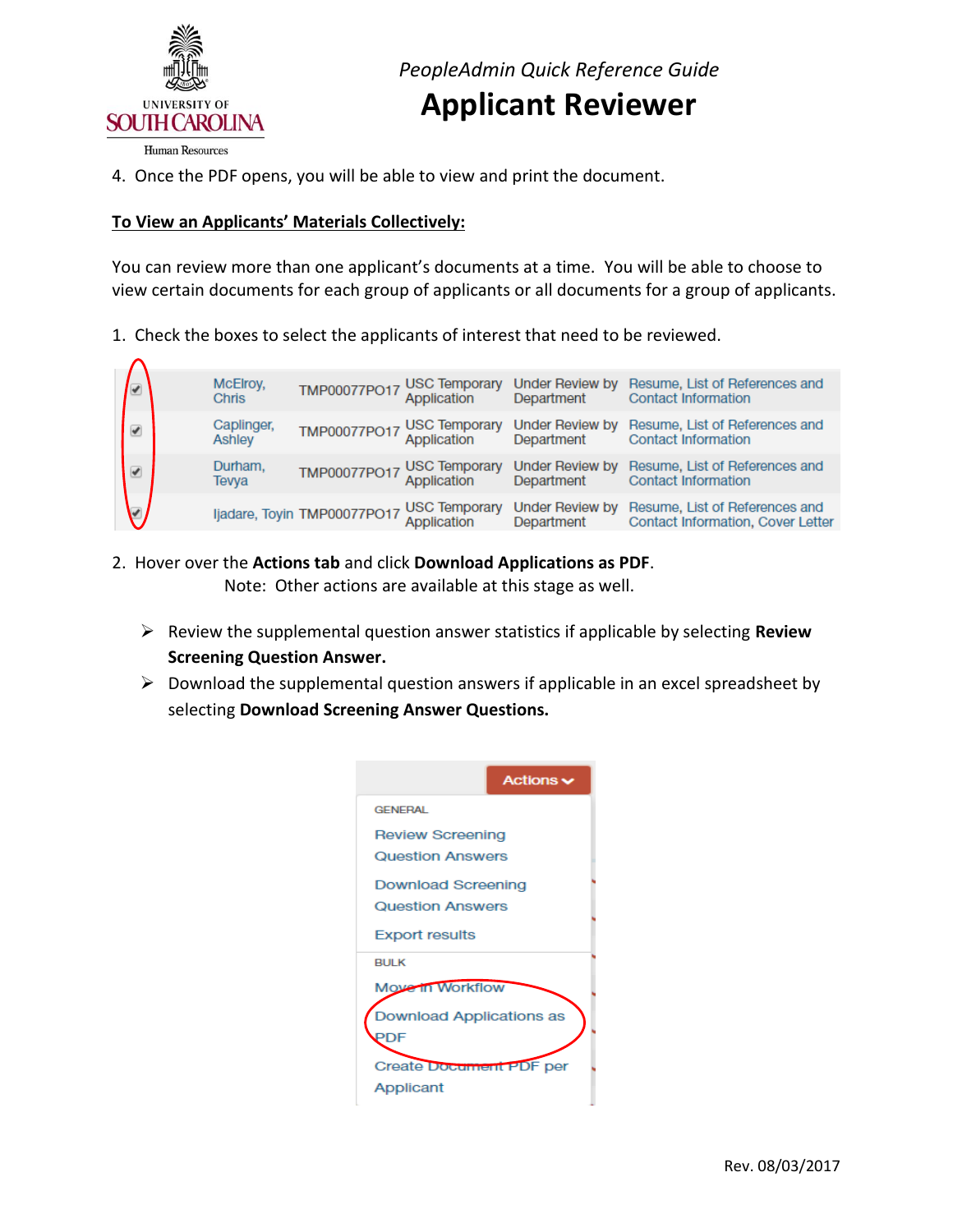

*PeopleAdmin Quick Reference Guide* 

# **Applicant Reviewer**

**Human Resources** 

 3. Select the document type(s) to view and click Submit.

| Select the document type(s) to use.                                                                                                                                                                                                                                                                                                                                                       |  |
|-------------------------------------------------------------------------------------------------------------------------------------------------------------------------------------------------------------------------------------------------------------------------------------------------------------------------------------------------------------------------------------------|--|
| Application and All Documents                                                                                                                                                                                                                                                                                                                                                             |  |
| <b>Only These Document Types</b>                                                                                                                                                                                                                                                                                                                                                          |  |
| <b>Application Data</b><br>$\Box$ Cover Letter<br>Curriculum Vitae<br>Letter of Recommendation 1<br>I etter of Recommendation 2<br>$\Box$ Letter of Recommendation 3<br>$\Box$ Media File<br><b>Other Supporting Documents</b><br><b>Research Portfolio</b><br>Resume<br><b>Teaching Portfolio</b><br>Writing Sample(s)/Sample Publications<br>List of References and Contact Information |  |
| Cancel<br>Submit                                                                                                                                                                                                                                                                                                                                                                          |  |

4. The system will create a PDF containing all the documents you selected.

## **Moving Applicants through the Workflow States or Dispositions:**

1. Select the name of the applicant that you would like to move in the workflow state.

| "Adjunct Faculty/Temporary Staff Applicants" [14]<br>Delete this search? Selected records 0<br>Clear selection? |                       |                   |                                            |                                             |                                                                            |                                             | Actions $\vee$               |                                   |                               |
|-----------------------------------------------------------------------------------------------------------------|-----------------------|-------------------|--------------------------------------------|---------------------------------------------|----------------------------------------------------------------------------|---------------------------------------------|------------------------------|-----------------------------------|-------------------------------|
| $\Box$                                                                                                          | Full Name             | Posting<br>Number | <b>Application Form</b>                    | <b>Workflow State</b><br>(External)         | <b>Documents</b>                                                           | <b>Status</b>                               | <b>Application Date</b>      | <b>Last Application</b><br>Update |                               |
|                                                                                                                 |                       |                   | Kinney, Nicole TMP00077PO17 USC Temporary  | <b>Under Review by</b><br>Department        | Resume, List of References and Contact<br>Information                      | <b>Under Review by</b><br>Department        | July 18, 2017 at<br>12:23 PM | July 18, 2017 at<br>12:23 PM      | Actions $\sim$                |
| $\qquad \qquad \Box$                                                                                            |                       |                   | Lear, Christian TMP00077PO17 USC Temporary | <b>Under Review by</b><br><b>Department</b> | Resume, List of References and Contact<br><b>Information, Cover Letter</b> | <b>Under Review by</b><br><b>Department</b> | July 19, 2017 at<br>03:45 PM | July 19, 2017 at<br>03:45 PM      | Actions $\vee$                |
| $\Box$                                                                                                          | Johnson,<br>Lindsay   |                   | TMP00077PO17 USC Temporary                 | <b>Under Review by</b><br>Department        | Resume, List of References and Contact<br>Information, Cover Letter        | <b>Under Review by</b><br><b>Department</b> | July 19, 2017 at<br>04:30 PM | July 19, 2017 at<br>04:30 PM      | Actions $\blacktriangleright$ |
| $\qquad \qquad \Box$                                                                                            | Drakeford.<br>Annette | TMP00077PO17      | USC Temporary<br>Application               | <b>Under Review by</b><br><b>Department</b> | Resume, Cover Letter, List of References and<br><b>Contact Information</b> | <b>Under Review by</b><br>Department        | July 20, 2017 at<br>11:13 AM | July 20, 2017 at<br>11:13 AM      | Actions $\vee$                |

 would like to move the applicant to. A take action box will then appear, click submit to move 2. Hover over the **Take Action On Job Application** tab and select the workflow state that you the applicant.

 $\triangleright$  Candidates must be moved through the correct order of the applicant workflow. In order to select a candidate to be interviewed, you must first select the status of Interview Approved/Pending. Once selected, the applicant reviewer will then have the option to move the applicant to the status of interviewed, then finalist, and lastly recommended for hire.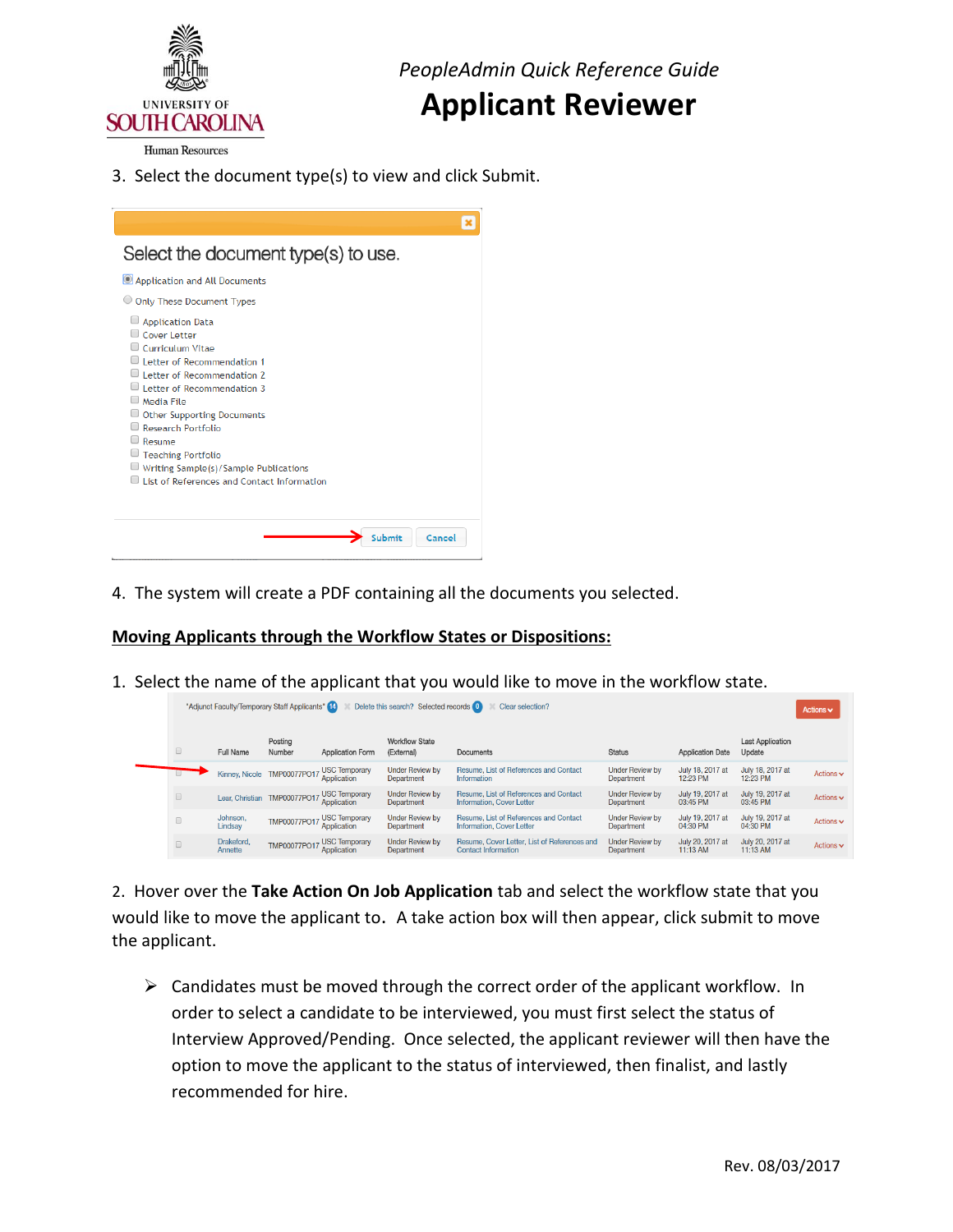

*PeopleAdmin Quick Reference Guide* 

# **Applicant Reviewer**

Human Resources

 $\triangleright$  Applicants will be able to see the status of their application as they are moved through each workflow state. However, they will not be able to see the reasons that were selected.

| Take Action On Job Application $\sim$                                                                     |
|-----------------------------------------------------------------------------------------------------------|
| Keep working on this Job<br>application                                                                   |
| <b>WORKFLOW ACTIONS</b>                                                                                   |
| <b>Further Consideration (move to</b><br><b>Under Consideration)</b>                                      |
| Interview Approved/Pending<br>(move to Interview<br>Approved/Pending)                                     |
| Quick Hire (Recommend for Hire)<br>(move to Recommend for Hire)                                           |
| Did Not Meet Min Quals- Email<br>Now (move to Did Not Meet Min<br>Quals- Email Now)                       |
| Not Interviewed/Not Selected-<br>Email Now (move to Not<br>Interviewed/Not Selected- Email<br>Now)        |
| Not Interviewed/Not Hired- Email<br>at Filled (move to Not<br>Interviewed, Not Hired- Email at<br>Filled) |

 3. To move more than one applicant to a workflow state at a time, select the check boxes in front of each desired applicant's name.

| $\overline{\mathscr{L}}$ | McElroy,<br><b>Chris</b> | TMP00077PO17 USC Temporary<br>Application |                                                          | Under Review by<br>Department        | Resume, List of References and<br><b>Contact Information</b>        |
|--------------------------|--------------------------|-------------------------------------------|----------------------------------------------------------|--------------------------------------|---------------------------------------------------------------------|
| ✔                        | Caplinger,<br>Ashley     | TMP00077PO17 USC Temporary<br>Application |                                                          | <b>Under Review by</b><br>Department | Resume, List of References and<br><b>Contact Information</b>        |
| ✔                        | Durham.<br>Tevya         | TMP00077PO17 USC Temporary                |                                                          | Under Review by<br>Department        | Resume, List of References and<br><b>Contact Information</b>        |
|                          |                          |                                           | ljadare, Toyin TMP00077PO17 USC Temporary<br>Application | Under Review by<br>Department        | Resume, List of References and<br>Contact Information, Cover Letter |